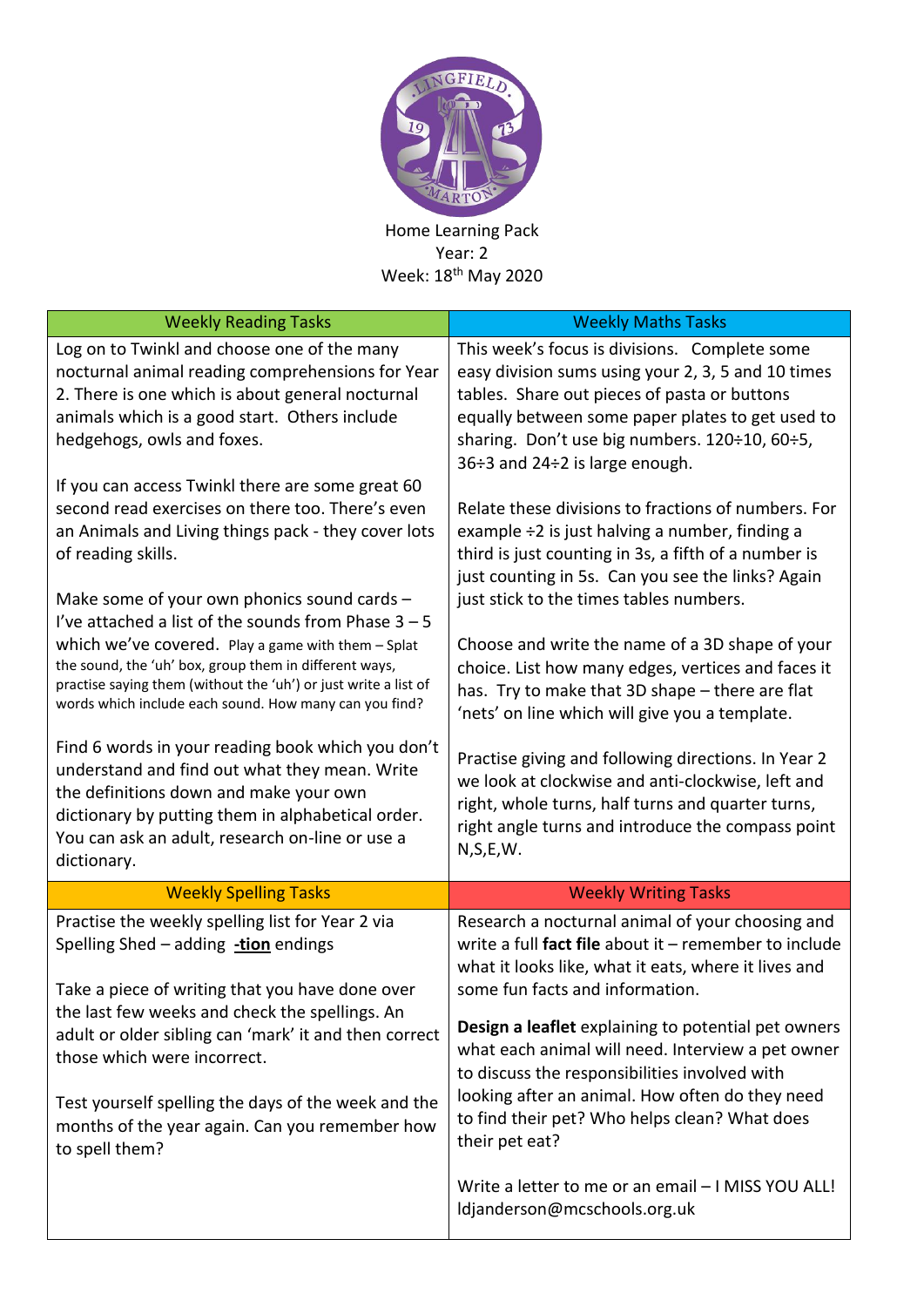## Learning project for this week: **Nocturnal Animals**

The project this week aims to provide opportunities for you to learn more about key animals you are interested in especially nocturnal animals. Learning may focus on exploring the physical aspects of an animal, their habitat, categorising /sorting animals etc

**Find out about:** What are mammals?, What are amphibians? What are birds? What are fish? What are reptiles? What are minibeasts? https://www.bbc.co.uk/bitesize/topics/z6882hv

**Create a mask:** Using different materials around the house, create a mask of your favourite nocturnal animal. Think about the colours and shape. Can you add different textures to your mask? Where does your animal live?

**Animal grouping:** With an adult group animals into two columns. Identifying animals that can fly and cannot fly. What do animals eat? Scientists group animals into three different groups according to what animals eat. These groups are carnivores, herbivores and omnivores. Carnivores eat other animals, herbivores eat plant material including fruit, leaves, vegetables, omnivores eat a mixture of meat and plant material. (Animals that eat other animals are called carnivores. Animals that eat plants are called herbivores. Animals that eat both plants and other animals are called omnivores) https://www.twinkl.co.uk/resource/t-t-19730-animal-groups-sorting-cards-photos

**Needs of an animal.** Can all animals be kept as a pet? Think about a particular animal and find out if that animal could be a pet. Draw pictures of different animals. Sort the animals into two groups; suitable for a pet and not suitable for a pet. Can you find other ways to sort the animals? e.g. number of legs, fur or feathers etc. Explain why you sorted the animals in a particular way.

**Nocturnal animals -** What do you think this word means? https://www.bbc.co.uk/bitesize/clips/zsshfg8 Watch and discuss the animals you saw. Have you seen these animals? How could you describe them?

**Adaptations** - Look at how they have adapted to survive in the darkness. Nocturnal animals may have larger ears to hear better, bigger eyes to see better and body parts that glow in the night. Create your own big-eyed nocturnal animal art.

Play **'Guess the Nocturnal Animals'**. Write the name of an animal on a post-it note and place it on someone's forehead. They have to guess the animal by asking yes/no questions such as… Are they more active at night than during the day? Do these animals sleep in a burrow? or a den? Does it have special adaptations that help them survive in the dark? Then, of course, swap over.

**Dream catchers:** Dream catchers can be made from a paper plate. Just cut out the centre circle and you have a circular frame to work with. Attach a 'web' of strings to the back and then collect leaves, flowers and feathers on your exercise or walk to decorate it. Sweet dreams!

## **Extra resources:**

Twinkl - to access these resources click on the link and sign up using your own email address and creating your own password. Use the offer code UKTWINKLHELPS.